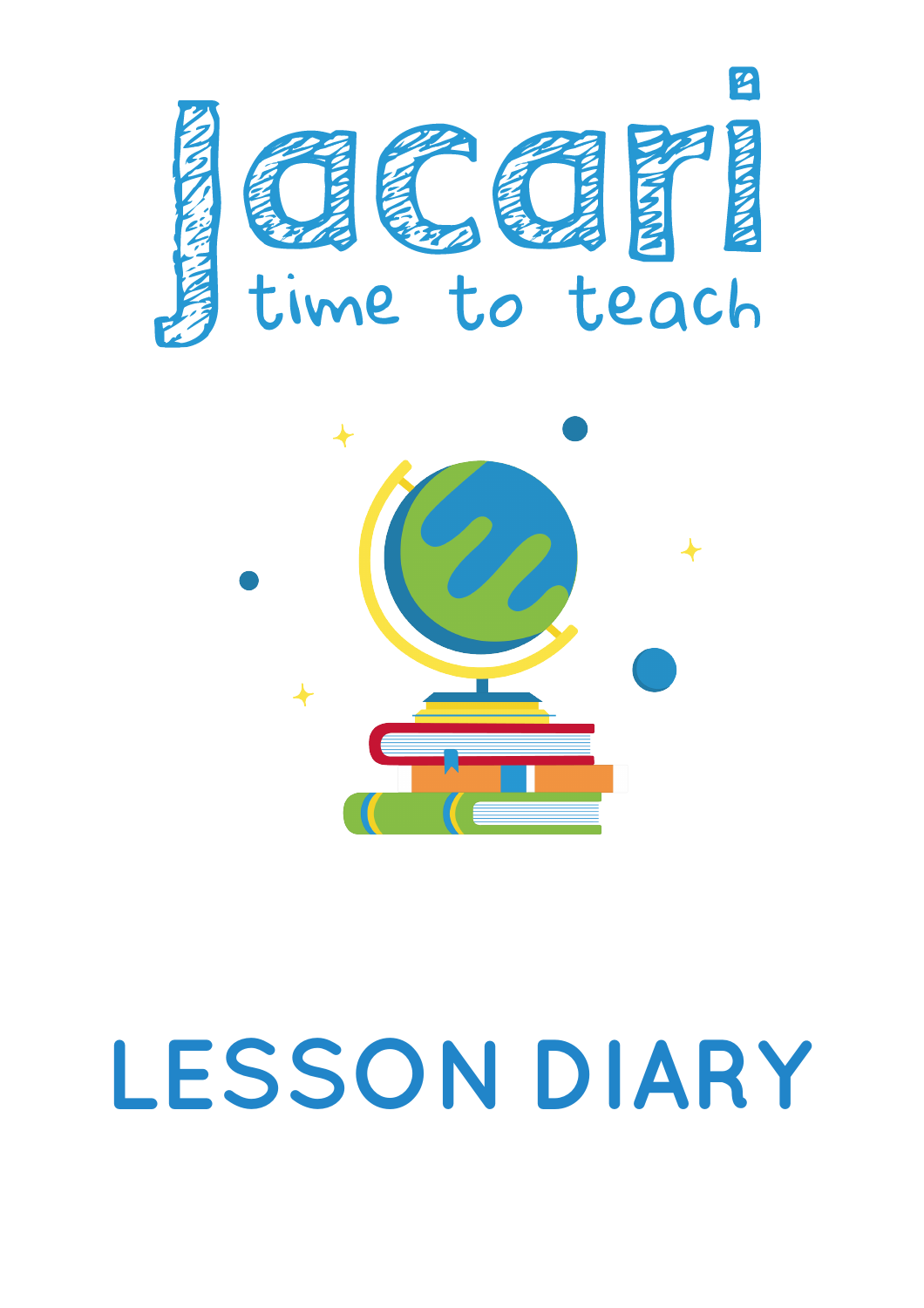## **Goals**

Before you start teaching you could take a few moments to think about the reasons why you are volunteering this year and what you'd like to achieve.

Why am I volunteering with Jacari?

personal challenge, teaching experience, to meet new people in Oxford, experience working with kids, etc? Is there anything specific you'd like to achieve by the end of term/end of year?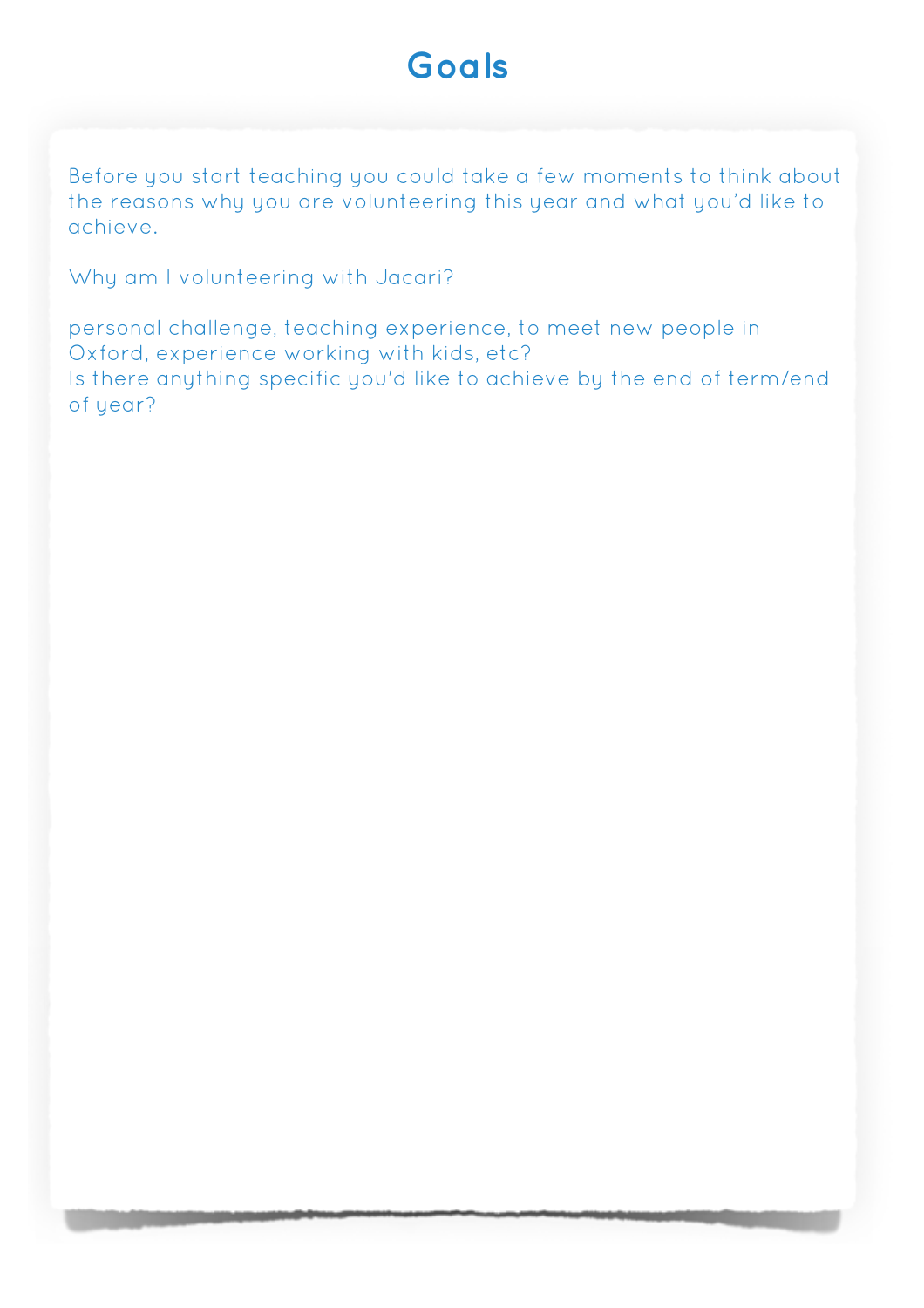## **Your Pupil**

Look at the following Stages in Language Learning. These are not prescriptive but will help you to see where your pupil is, and where he/ she might be heading, and give you a few ideas for activities.

| STAGE 1: Listening and<br>absorbing: making eye contact<br>and showing that they are<br>wanting to engage | At this stage it's important not to<br>push them to speak until they feel<br>ready. Use visuals and actions and<br>be patient - lots of smiles and<br>encouragement!                                                        |
|-----------------------------------------------------------------------------------------------------------|-----------------------------------------------------------------------------------------------------------------------------------------------------------------------------------------------------------------------------|
| STAGE 2: Responding to<br>instructions but this may still be<br>using non-verbal gestures or<br>yes/no    | Action games - e.g. Simon<br>Says; or Board Games like<br>Ludo                                                                                                                                                              |
| STAGE 3: Imitating and<br>copying Learning phonics                                                        | For some the Roman script will be<br>new; including the idea of print<br>running from left to right and top<br>to bottom.<br>Working on pronunciation is key<br>and a good use of your time - eg<br>rhymes, tongue twisters |
| STAGE 4: Trying out short<br>appropriate word phrases                                                     | Repetitive games are good - eg l<br>spy, I went to market. You could<br>use songs too                                                                                                                                       |
| <b>STAGE 5: Naming words</b>                                                                              | Memory games, bigno, identify<br>key words in a song, story etc.<br>Subject specific terminology                                                                                                                            |
| STAGE 6: Action words and<br>growing awareness of tenses                                                  | Choose a topic, eg. the kitchen, and<br>do a project that introduces new<br>verbs - eg how to bake a cake                                                                                                                   |
| STAGE 7: Putting names and<br>actions together using and, but,<br>so, then, because etc                   | Sentence switchboard - where<br>your pupil creates sentences from<br>a choice of nouns, verbs,<br>adjectives and adverbs etc                                                                                                |
| STAGE 8: Trying out whole<br>sentences with mistakes being<br>made                                        | Get storytelling! You could make<br>up a sentence each or get your<br>pupil to finish a story that you<br>started                                                                                                           |
| STAGE 9: Expressing ideas,<br>opinions, feelings on asubject                                              | Teach the language of arguments<br>and expressing ideas by asking<br>your pupil to debate/ justify some<br>ridiculous situations such as '5<br>year olds should be allowed to<br>drive'!                                    |
| STAGE10: Correcting<br>mistakes themselves                                                                | You can work on extending<br>vocabulary, grammatical                                                                                                                                                                        |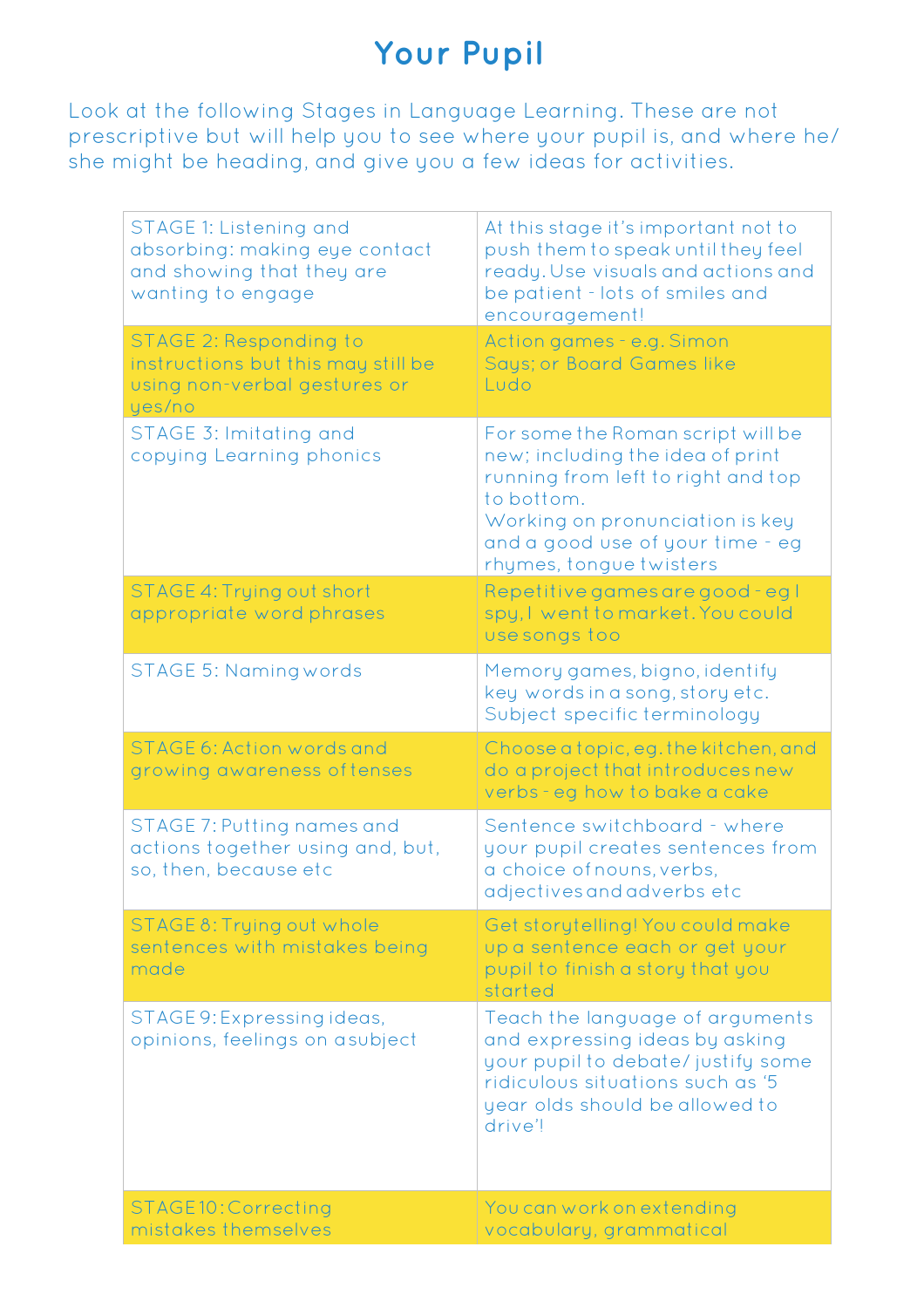| <b>STAGE 11: Showing</b>       | Work involving language play eg |
|--------------------------------|---------------------------------|
| understanding of subtle        | Use of puns, poetry             |
| meanings, proverbs, turns of   |                                 |
| phrase, and cultural knowledge |                                 |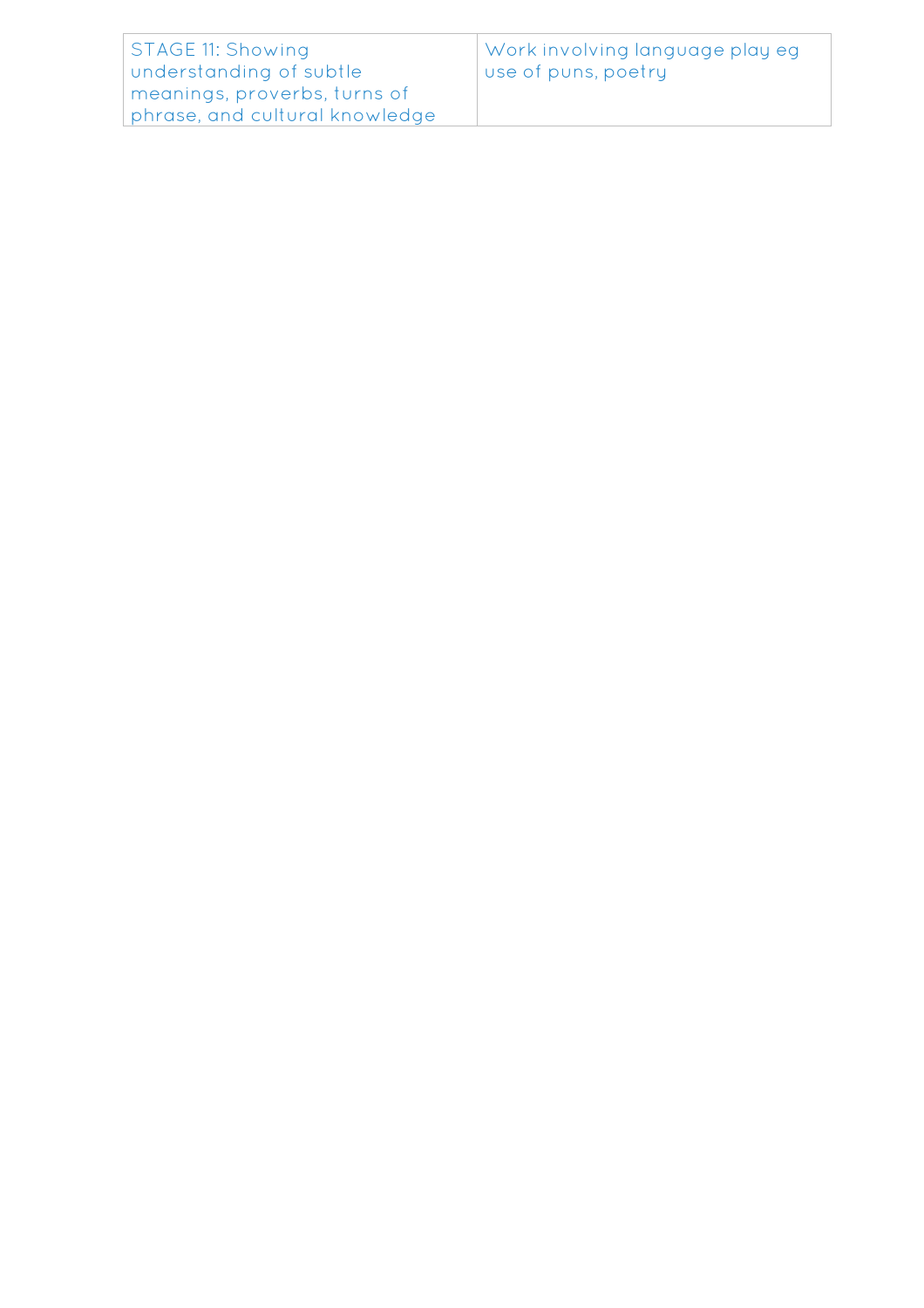Write down the information you were given by the Coordinator and the pupil's teacher about their language difficulties:

Make some notes about which stage of learning your pupil is at:

Make some notes about your pupil's attitude, confidence, any subject specific support needed: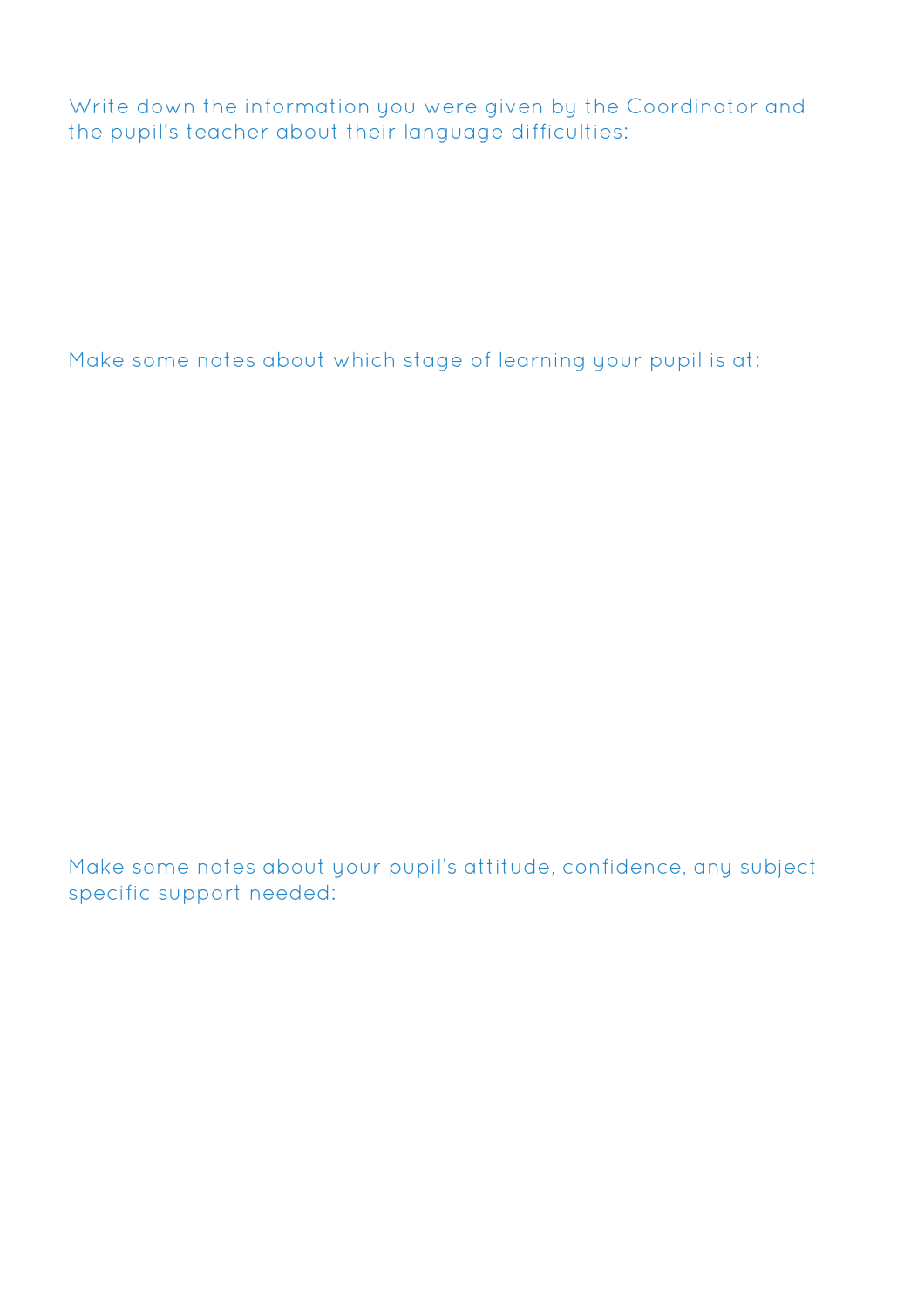|                                                                                                                                                                                      | <b>LESSON ONE</b> |  |  |   |  |
|--------------------------------------------------------------------------------------------------------------------------------------------------------------------------------------|-------------------|--|--|---|--|
| Take a few minutes to fill this in after your lesson!                                                                                                                                |                   |  |  |   |  |
| What went well:<br>Was there a moment in your lesson that made you proud? Perhaps<br>your pupil really enjoyed a game or book your brought, or managed to<br>achieve a new challenge |                   |  |  |   |  |
|                                                                                                                                                                                      |                   |  |  |   |  |
|                                                                                                                                                                                      |                   |  |  |   |  |
| Even better if<br>Reflecting on your lesson, what would you have done differently?                                                                                                   |                   |  |  |   |  |
|                                                                                                                                                                                      |                   |  |  |   |  |
|                                                                                                                                                                                      |                   |  |  |   |  |
|                                                                                                                                                                                      |                   |  |  |   |  |
| Targets for next week:<br>$\vert$                                                                                                                                                    |                   |  |  |   |  |
| $\mathbf{2}$                                                                                                                                                                         |                   |  |  |   |  |
| $\overline{3}$ )                                                                                                                                                                     |                   |  |  |   |  |
| On a scale of 1 to 8, how far do you agree with these statements?                                                                                                                    |                   |  |  |   |  |
| My pupil enjoyed this lesson 1 2 3 4 5 6 7                                                                                                                                           |                   |  |  | 8 |  |
| enjoyed this lesson 1 2 3 4 5 6 7 8                                                                                                                                                  |                   |  |  |   |  |

ı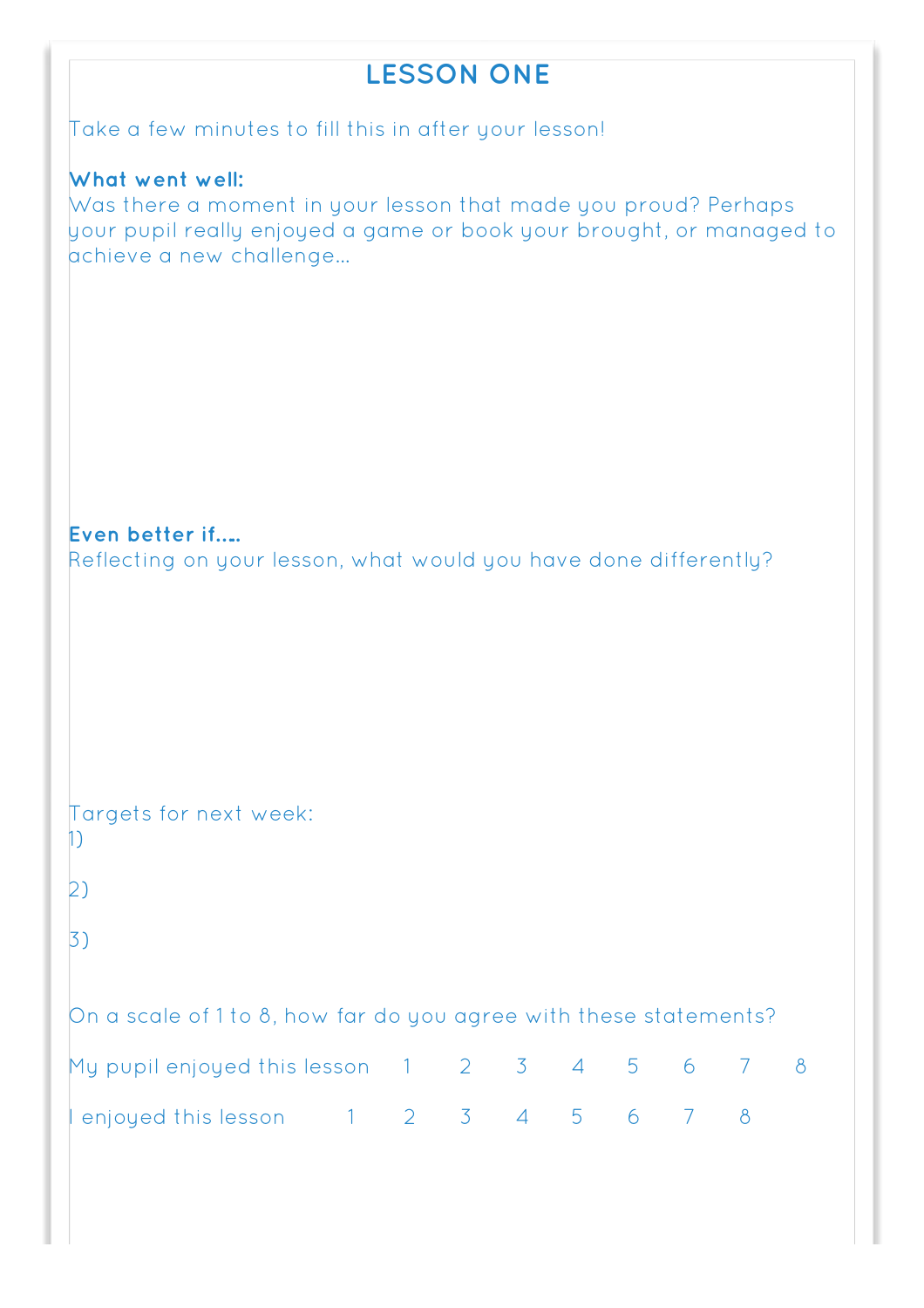## **LESSON TWO**

Take a few minutes to fill this in after your lesson!

#### **What went well:**

Was there a moment in your lesson that made you proud? Perhaps your pupil really enjoyed a game or book your brought, or managed to achieve a new challenge…

**Even better if…..** Reflecting on your lesson, what would you have done differently?

| Targets for next week: |  |  |
|------------------------|--|--|
| 1)                     |  |  |

| ۰. | ×       |
|----|---------|
| z  |         |
|    | I<br>۰, |

3)

| My pupil enjoyed this lesson 1 2 3 4 5 6 7 8 |  |  |  |  |  |
|----------------------------------------------|--|--|--|--|--|
| enjoyed this lesson 1 2 3 4 5 6 7 8          |  |  |  |  |  |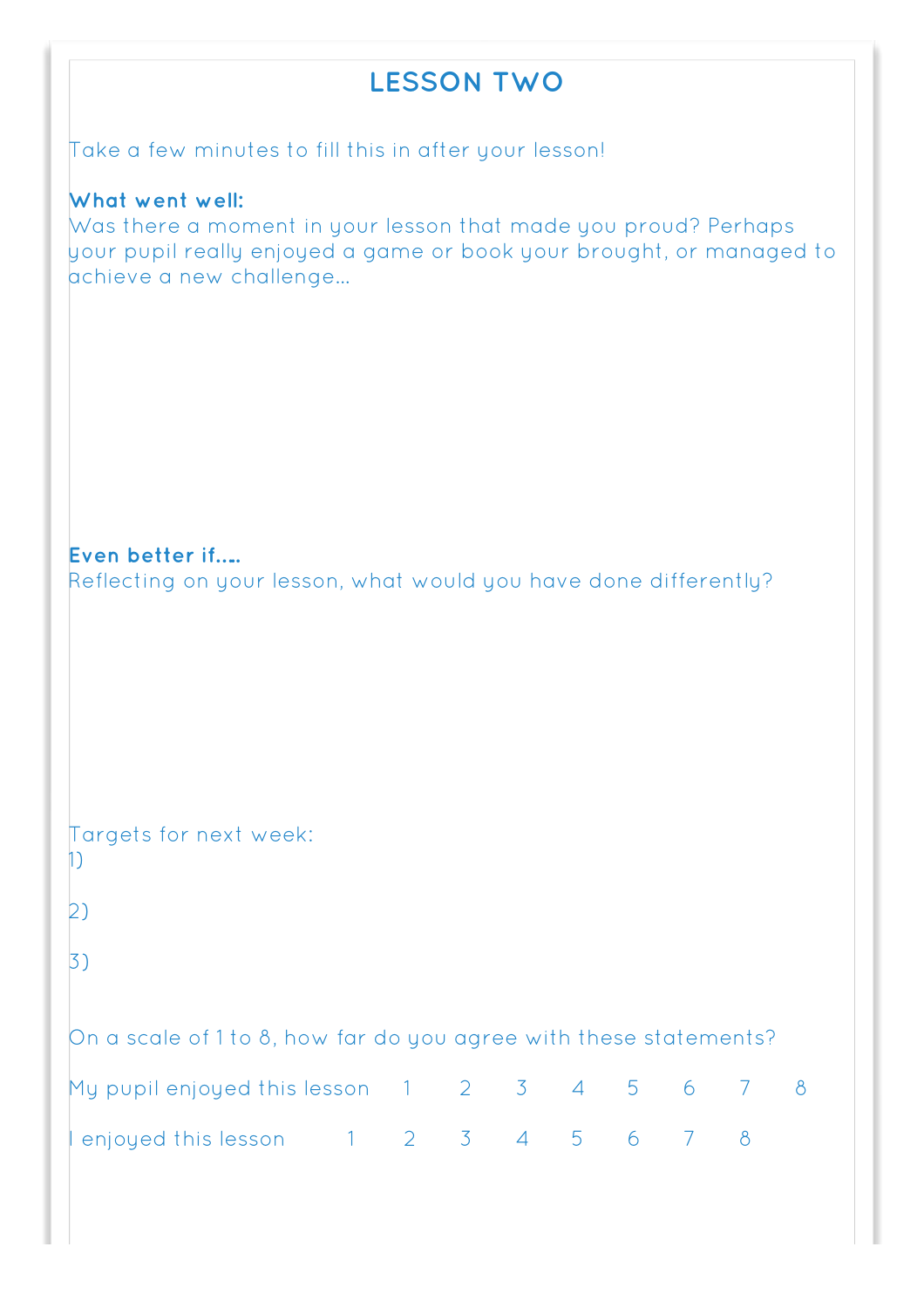## **LESSON THREE**

Take a few minutes to fill this in after your lesson!

#### **What went well:**

Was there a moment in your lesson that made you proud? Perhaps your pupil really enjoyed a game or book your brought, or managed to achieve a new challenge…

**Even better if…..** Reflecting on your lesson, what would you have done differently?

| Targets for next week: |  |  |
|------------------------|--|--|
| $\overline{1}$         |  |  |

| ۰. |  |  |
|----|--|--|
|    |  |  |
|    |  |  |
|    |  |  |

2)

3)

| My pupil enjoyed this lesson 1 2 3 4 5 6 7 8 |  |  |  |  |  |
|----------------------------------------------|--|--|--|--|--|
| lenjoyed this lesson 1 2 3 4 5 6 7 8         |  |  |  |  |  |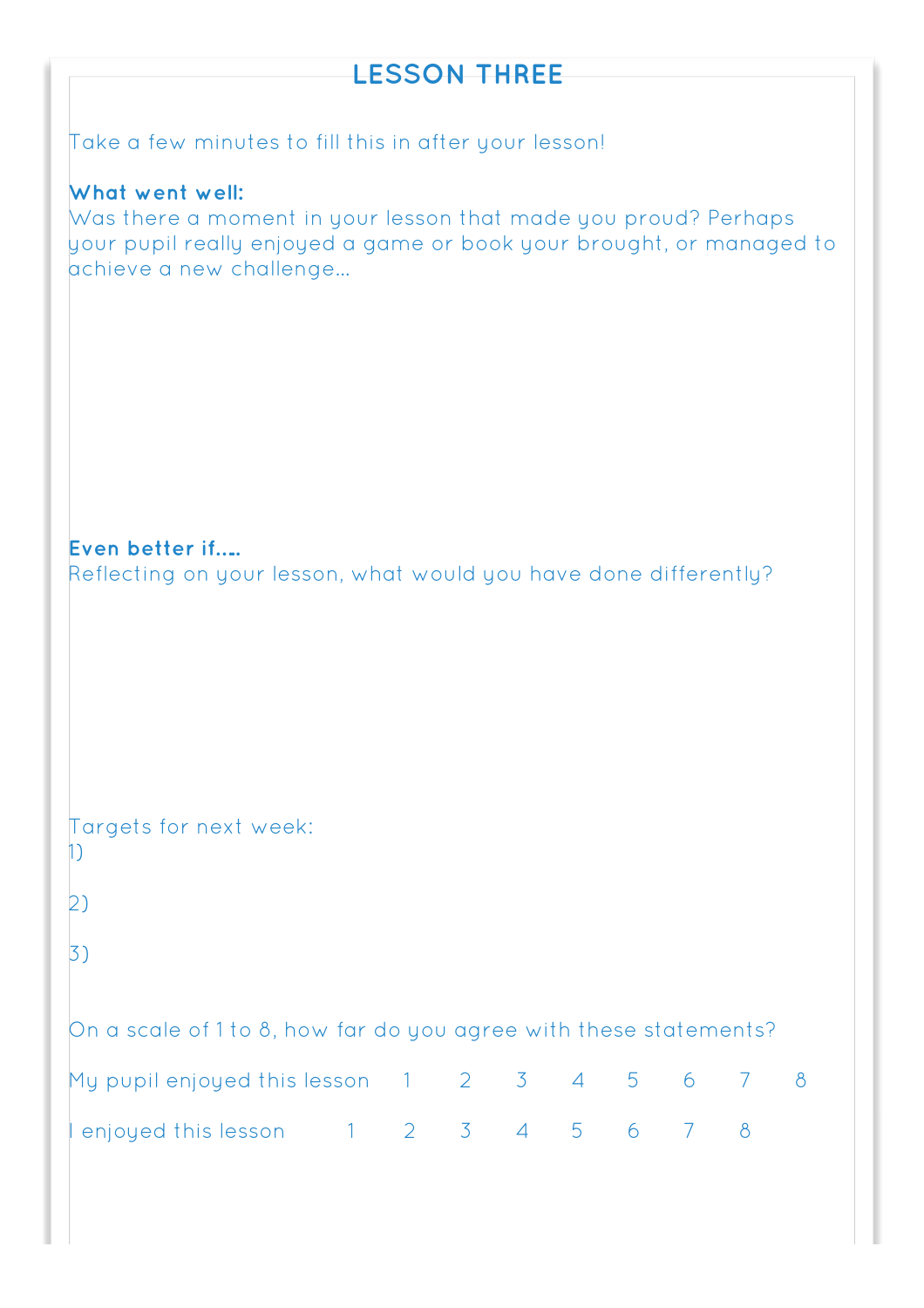## **LESSON FOUR**

Take a few minutes to fill this in after your lesson!

#### **What went well:**

Was there a moment in your lesson that made you proud? Perhaps your pupil really enjoyed a game or book your brought, or managed to achieve a new challenge…

**Even better if…..** Reflecting on your lesson, what would you have done differently?

| Targets for next week: |  |  |
|------------------------|--|--|
| $\ket{1}$              |  |  |

| ۰, |
|----|

3)

| My pupil enjoyed this lesson 1 2 3 4 5 6 7 8 |  |  |  |  |  |
|----------------------------------------------|--|--|--|--|--|
| enjoyed this lesson 1 2 3 4 5 6 7 8          |  |  |  |  |  |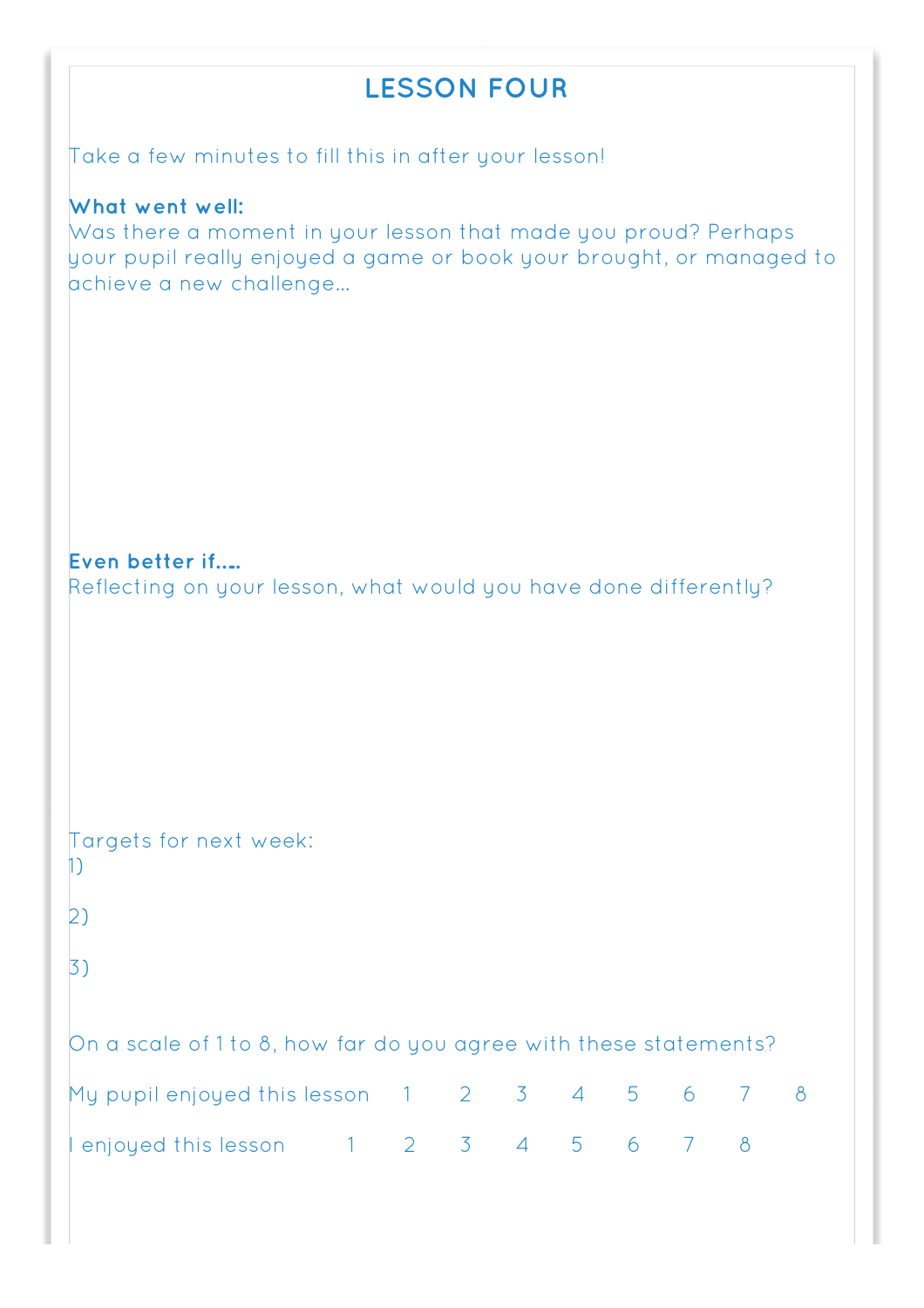## **LESSON FIVE**

Take a few minutes to fill this in after your lesson!

#### **What went well:**

Was there a moment in your lesson that made you proud? Perhaps your pupil really enjoyed a game or book your brought, or managed to achieve a new challenge…

**Even better if…..** Reflecting on your lesson, what would you have done differently?

| Targets for next week: |  |  |
|------------------------|--|--|
| 1)                     |  |  |

| ۰.     | M.      |  |
|--------|---------|--|
| ł<br>i |         |  |
|        | I<br>۰, |  |

3)

| My pupil enjoyed this lesson 1 2 3 4 5 6 7 8 |  |  |  |  |  |
|----------------------------------------------|--|--|--|--|--|
| $\lvert$ enjoyed this lesson 1 2 3 4 5 6 7 8 |  |  |  |  |  |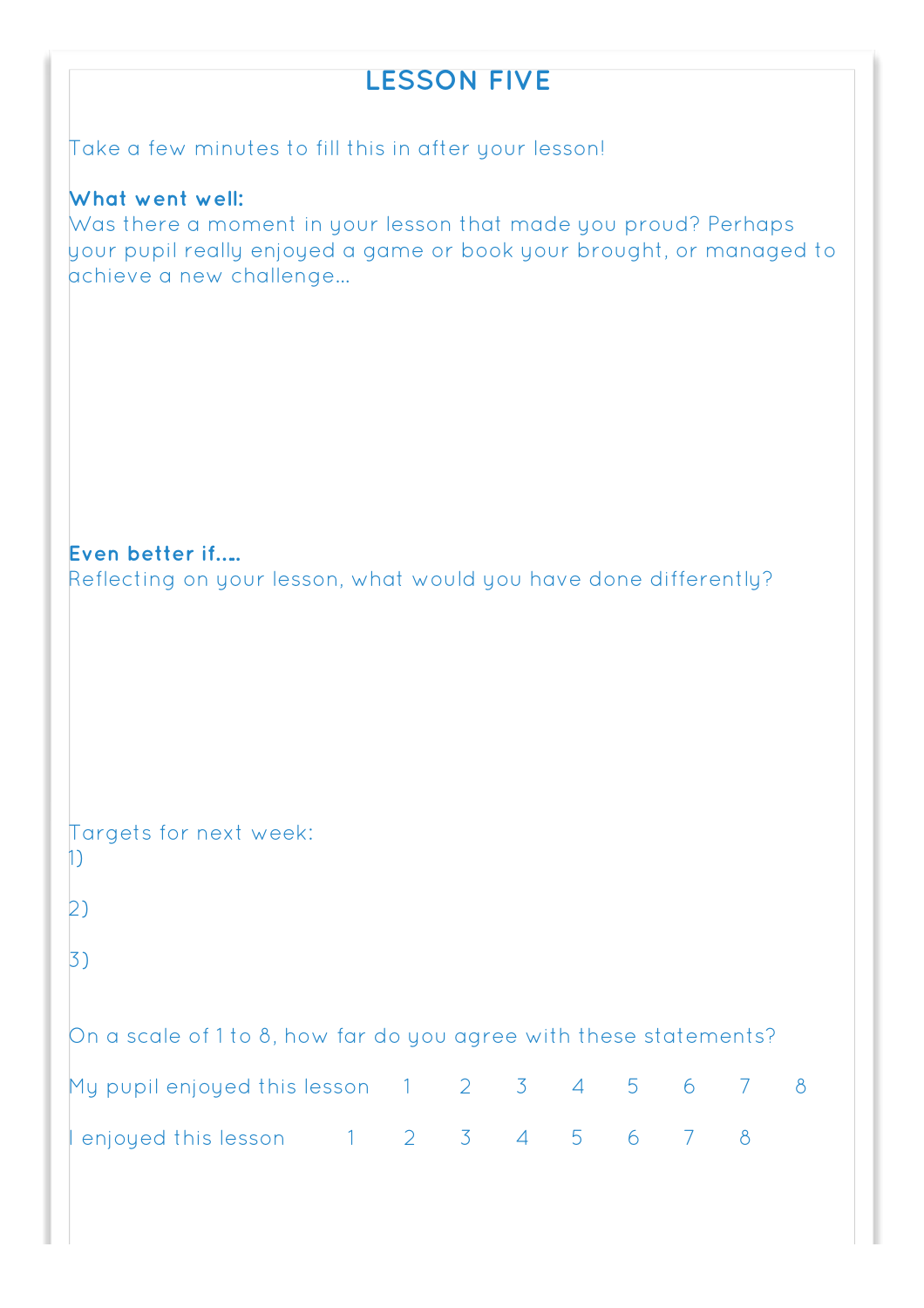## **LESSON SIX** Take a few minutes to fill this in after your lesson! **What went well:** Was there a moment in your lesson that made you proud? Perhaps your pupil really enjoyed a game or book your brought, or managed to achieve a new challenge… **Even better if…..** Reflecting on your lesson, what would you have done differently? Targets for next week:

2)

1)

3)

| My pupil enjoyed this lesson 1 2 3 4 5 6 7 8 |  |  |  |  |  |
|----------------------------------------------|--|--|--|--|--|
| enjoyed this lesson 1 2 3 4 5 6 7 8          |  |  |  |  |  |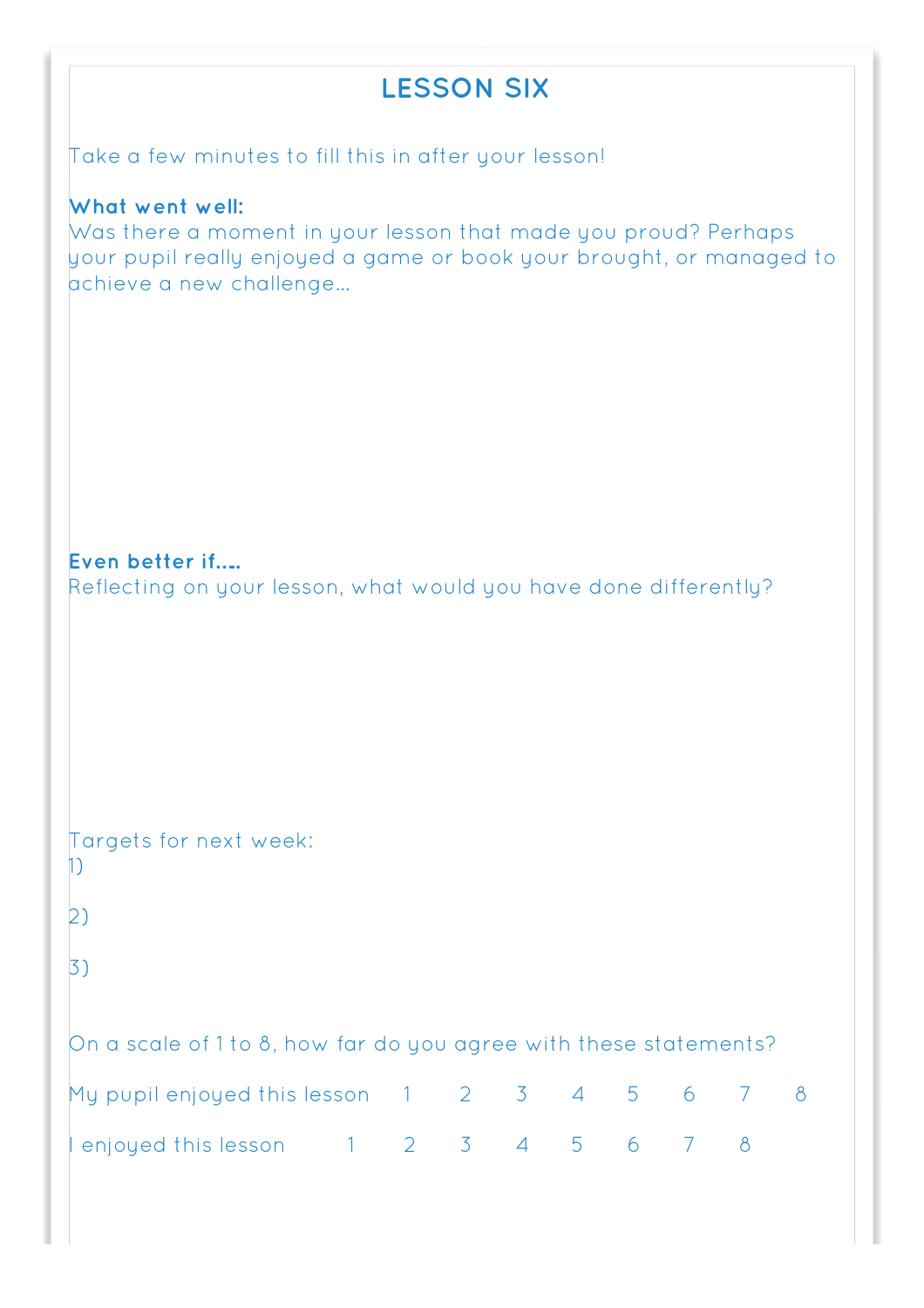## **LESSON SEVEN**

Take a few minutes to fill this in after your lesson!

#### **What went well:**

Was there a moment in your lesson that made you proud? Perhaps your pupil really enjoyed a game or book your brought, or managed to achieve a new challenge…

**Even better if…..**

Reflecting on your lesson, what would you have done differently?

| Targets for next week: |  |  |
|------------------------|--|--|
|                        |  |  |

2)

3)

| My pupil enjoyed this lesson 1 2 3 4 5 6 7 8 |  |  |  |  |  |
|----------------------------------------------|--|--|--|--|--|
| lenjoyed this lesson 1 2 3 4 5 6 7 8         |  |  |  |  |  |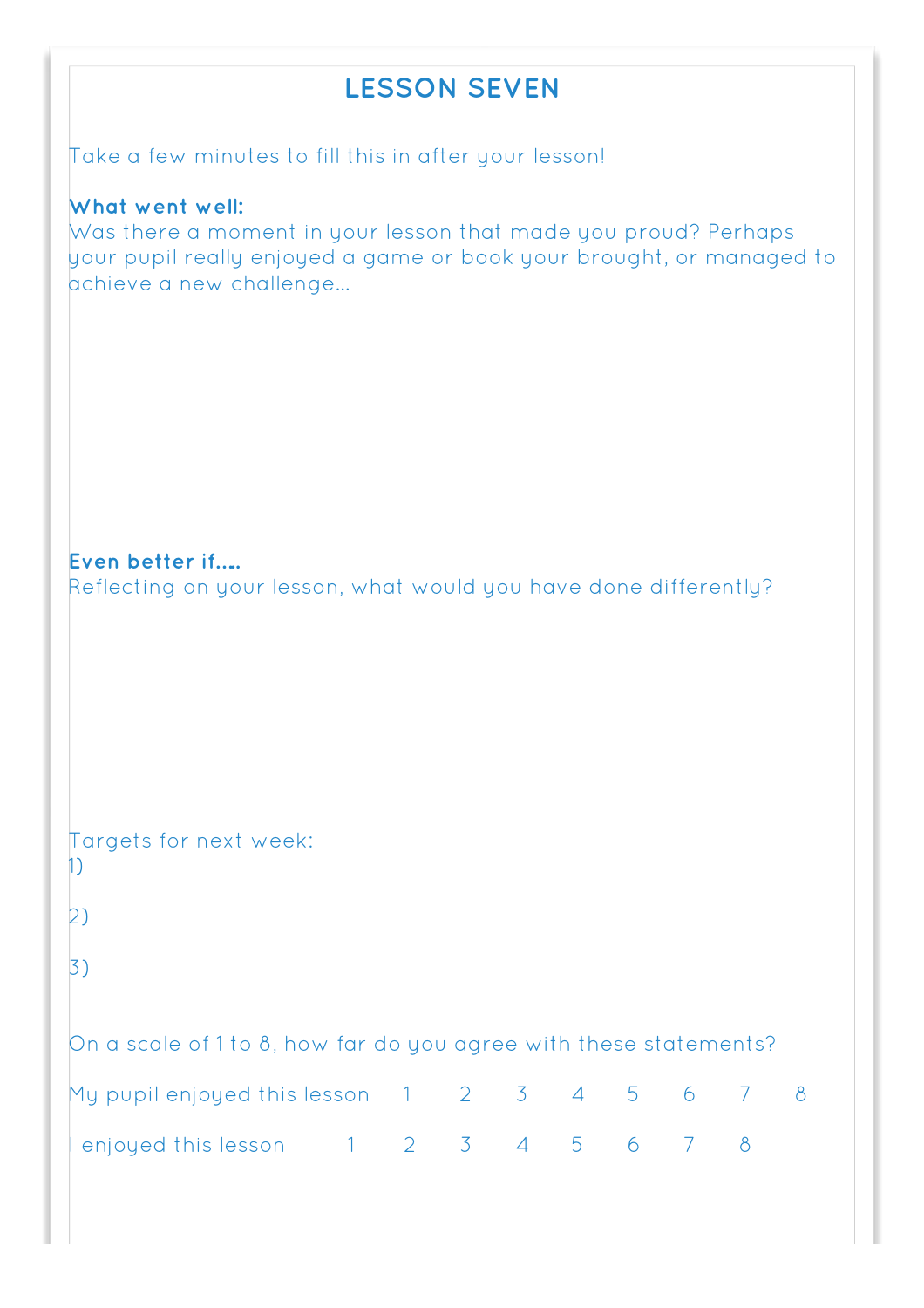## **LESSON EIGHT**

Take a few minutes to fill this in after your lesson!

#### **What went well:**

Was there a moment in your lesson that made you proud? Perhaps your pupil really enjoyed a game or book your brought, or managed to achieve a new challenge…

**Even better if…..**

Reflecting on your lesson, what would you have done differently?

| Targets for next week: |  |  |
|------------------------|--|--|
|                        |  |  |

2)

3)

| My pupil enjoyed this lesson 1 2 3 4 5 6 7 8 |  |  |  |  |  |
|----------------------------------------------|--|--|--|--|--|
| $\ell$ enjoyed this lesson 1 2 3 4 5 6 7 8   |  |  |  |  |  |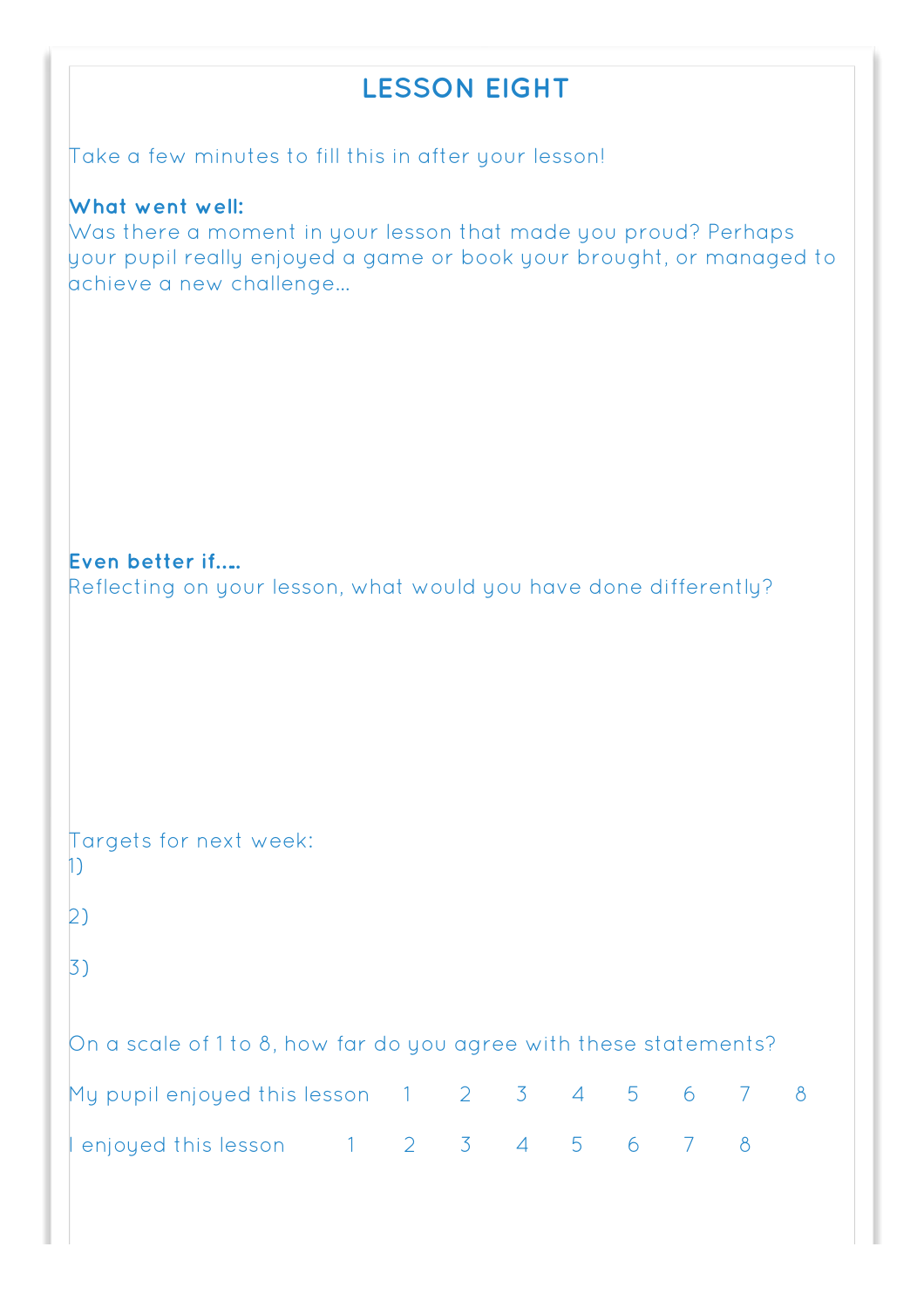## **REFLECTION**

What went well: Was there a highlight of the term? What has your pupil learnt? What have you learnt?

Even better if….. What will you do differently next term?

Do you have any feedback to tell Jacari?

If you've noticed anything this term that you think Jacari should know about please get in touch with the coordinator -

coordinator@jacari.org (e.g resources you need, contact with school, ideas for kids events….)

We'd also love to hear more general comments about your teaching experience - all feedback is really valuable to us!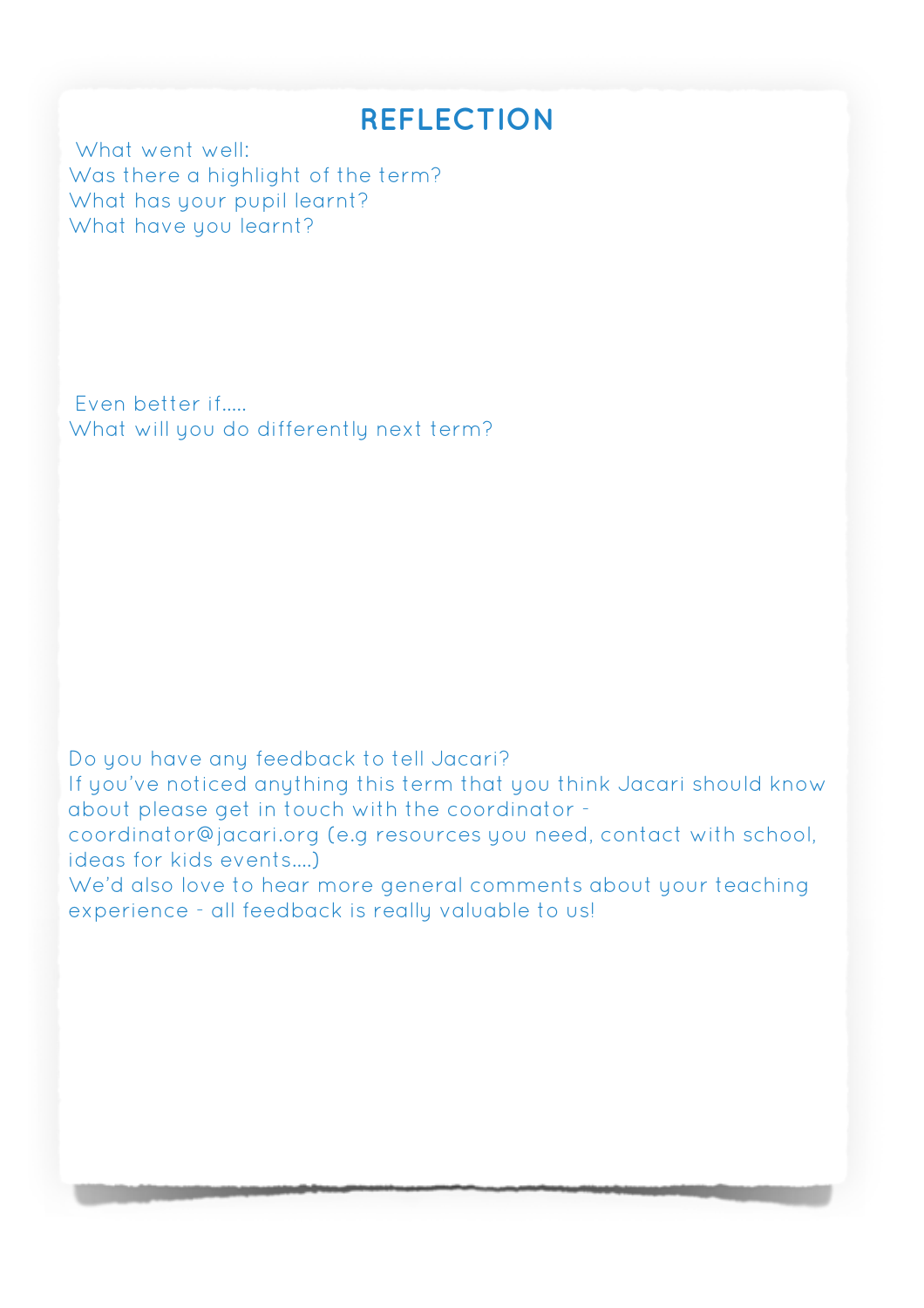## **Feedback to School**

Your Jacari pupil's teacher would love to hear about your lessons and is happy to answer questions about what your pupil should be working on next term. Please use the answers to the questions below as a basis for an email to your pupil's teacher.

In my Jacari lessons with [name of pupil] I have been doing.......

I think they have really improved in [..... x.....] areas. I'd be interested to know if you have seen improvements in their class work?

I have noticed that [pupil] seems to be having difficulty with [….x…]. Do you have any recommendations of work we could be doing?

Is [pupil]'s class covering a particular topic at the moment?